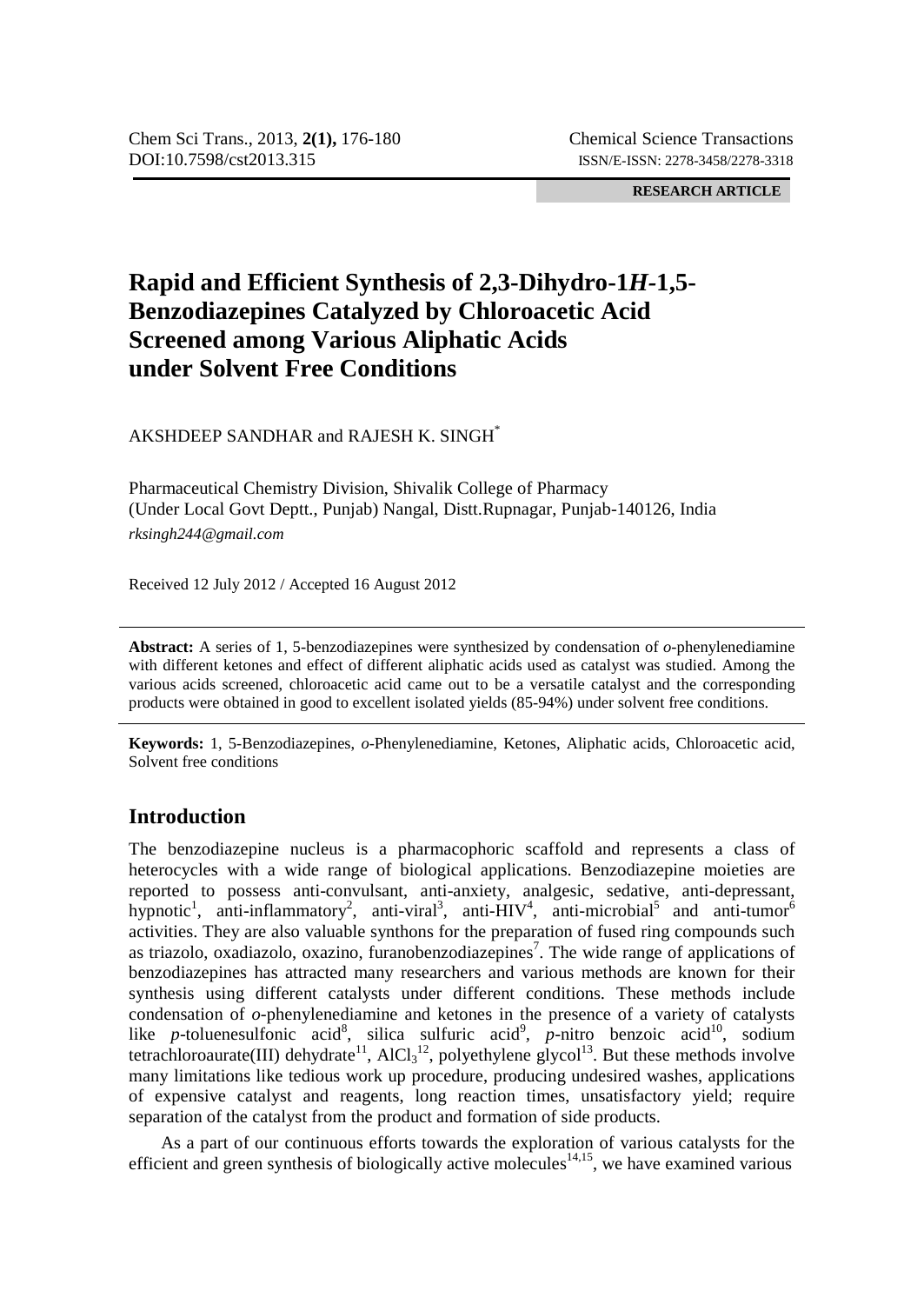readily available acids for their catalytic activity in the synthesis of 1,5-benzodiazepines. In our study various aliphatic acids like malonic acid, trichloroacetic acid, formic acid, succinic acid *etc*. have been used to catalyze the synthesis of 1,5-benzodiazepine by condensation of *o*-phenylenediamine with acetophenone as model reaction, out of which chloroacetic acid came out to be the most effective catalyst for the synthesis of various benzodiazepine derivatives.



**Scheme 1.** Chemical reaction for the synthesis of 1,5-benzodiazepines using chloroacetic acid

#### **Experimental**

*o-*phenylenediamine (1 mmole), chloroaceticacid (10 mol% or 0.1 mmole) and various ketones (2.25 mmole) were taken in R.B.F and refluxed on water bath for 40-60 min. After the completion of the reaction monitored via TLC using  $CHCl<sub>3</sub>$  and MeOH (9.5:0.5 mL) as eluent, the reaction mass was poured into crushed ice and basified with ammonia solution, if required. The precipitated solid was separated, washed thoroughly with water and dried. The residue was subjected to column chromatography to get the desired compounds.

*2,3- Dihydro-2- methyl- 2,4- diphenyl-1H-1,5- benzodiazepine: (Entry 1)*

IR (KBr): 3277 cm<sup>-1</sup> (Sec N-H), 3061 cm<sup>-1</sup> (Aromatic C-H), 2972 cm<sup>-1</sup> (Aliphatic C-H), 1559 cm<sup>-1</sup> (Aromatic C=C); <sup>1</sup>H-NMR (CDCl<sub>3</sub>):δ 1.8 (s, 3H, -CH<sub>3</sub>), δ 3.1 (d, 1H, -CH), δ 3.2 (d, 1H, -CH),  $\delta$  6.8-7.7 (m, 14H, ArH); Anal. Calcd. for C<sub>22</sub>H<sub>20</sub>N<sub>2</sub>: C, 84.58; H, 6.45; N, 8.97; Found: C, 84.60; H, 6.42; N, 8.94.

## *2,2,4- Trimethyl- 2,3-dihydro -1H-1,5-benzodiazepine: (Entry 2)*

IR (KBr): 3292 cm-1 (NH), 2955 cm-1 (Aromatic CH), 1632 cm-1 (Alkene C=C), 1474 cm-1 (Aromatic C=C); <sup>1</sup>H-NMR (CDCl<sub>3</sub>): $\delta$  1.3 (s, 6H, -C(CH<sub>3</sub>)<sub>2</sub>),  $\delta$  2.2 (s, 2H, -CH<sub>2</sub>),  $\delta$  2.4 (s, 3H, -CH<sub>3</sub>),  $\delta$  6.7-7.2 (m, 4H, ArH); Anal. Calcd. for C<sub>12</sub>H<sub>16</sub>N<sub>2</sub>: C, 76.55; H, 8.57; N, 14.88; Found: C, 76.51; H, 8.52; N, 14.92.

#### *2,4- Dimethyl-2-ethyl-2,3-dihydro-1H-1,5-benzodiazepine: (Entry 3)*

IR (KBr): 3339 cm-1 (Sec N-H), 3058 cm-1 (Aromatic C-H), 2968 cm-1 (Aliphatic C-H), 1639 cm<sup>-1</sup> (C=N), 1472 cm<sup>-1</sup> (Aromatic C=C), 1253 cm<sup>-1</sup> (C-N); <sup>1</sup>H-NMR (CDCl<sub>3</sub>):δ 0.8 (t, 3H, -CH<sub>3</sub>),  $\delta$  1.3 (t, 3H, -CH<sub>3</sub>),  $\delta$  1.3 (s, 3H, -CH<sub>3</sub>),  $\delta$  1.7 (g, 2H, -CH<sub>2</sub>),  $\delta$  2.2 (m, 2H, -CH<sub>2</sub>),  $\delta$  2.6 (q, 2H, -CH<sub>2</sub>), $\delta$  3.3 (brs, 1H, NH),  $\delta$  6.5-7.3 (m, 4H, ArH); Anal. Calcd. for  $C_{13}H_{18}N_2$ : C, 77.18; H, 8.88; N, 13.85; Found: C, 77.25; H, 8.88; N, 14.01.

## *11-Spirocyclocyclohexane-2,3,4,10,11,11a-hexahydro-1H-dibenzo[b,e][1,4] diazepine* (Entry 4)

IR (KBr): 3279 cm<sup>-1</sup> (Sec. NH), 3059 cm<sup>-1</sup> (Aromatic CH), 2859 cm<sup>-1</sup> (Alkane CH), 1635 cm<sup>-1</sup> (Imine C=N), 1481 cm<sup>-1</sup> (Aromatic C=C), 751 cm<sup>-1</sup> (orthosubstitutedoop); <sup>1</sup>H-NMR (CDCl<sub>3</sub>) :δ 1.2-1.9 (m, 16H, -CH<sub>2</sub>), δ 2.3-2.6 (m, 3H, -CH), δ 4.5 (1H, br, NH), δ 6.8-7.9 (m, 4H, ArH); Anal. Calcd. for  $C_{18}H_{24}N_2$ : C, 80.55; H, 9.01; N, 10.44; Found: C, 80.62; H, 9.05; N, 10.54.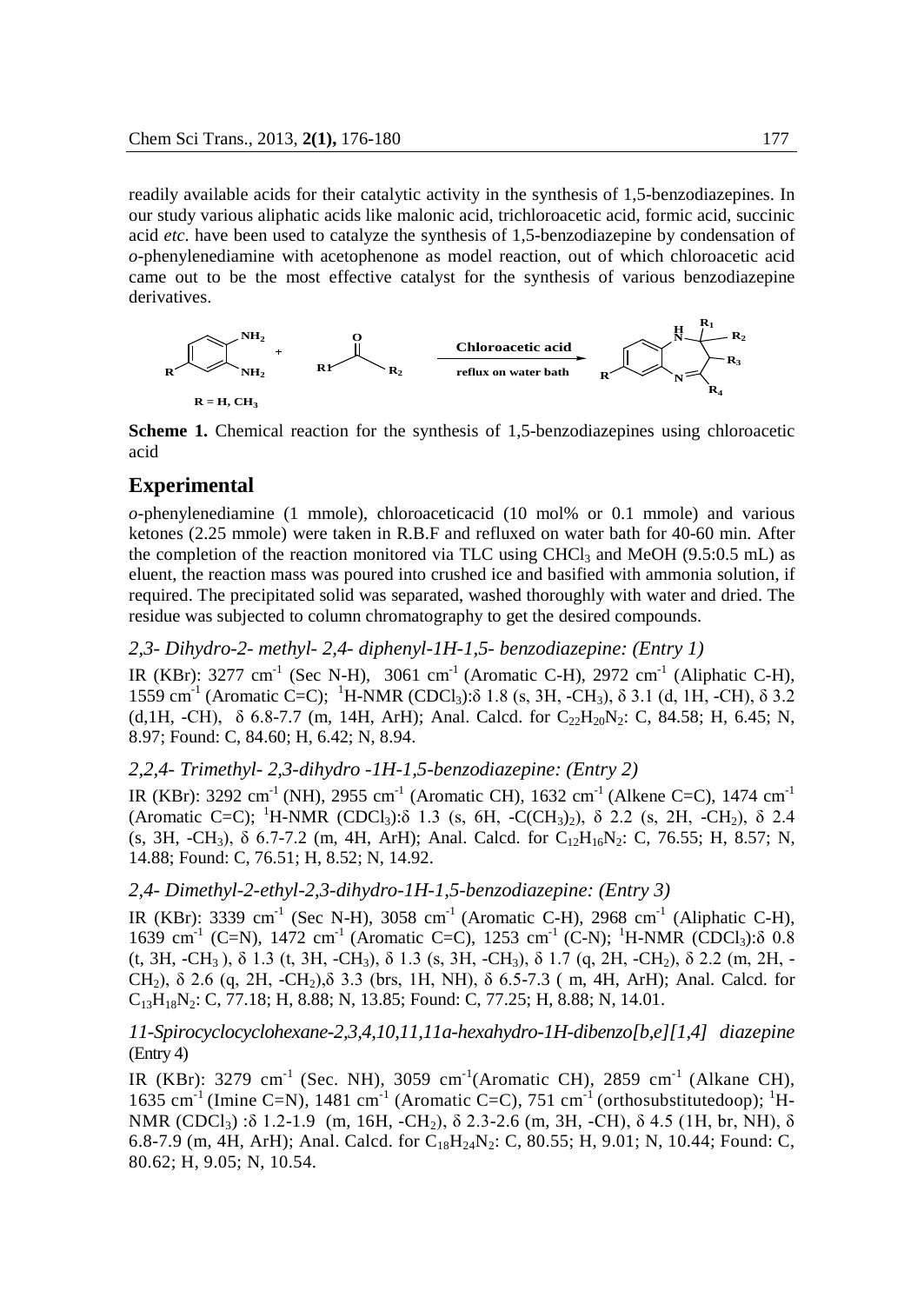*10-Spirocycloheptan-6,7,8,9,10,10a,11,12-octahydrobenzo[b]cyclohepta[e][1,4] diazepine (Entry 5)*

IR (KBr): 3328 cm<sup>-1</sup> (Sec. NH), 3060 cm<sup>-1</sup> (Aromatic CH), 2923 cm<sup>-1</sup> (Alkene CH), 2852 cm<sup>-1</sup> (Alkane CH), 1617 cm<sup>-1</sup> (Imine C=N), 1493 cm<sup>-1</sup> (Aromatic C=C). <sup>1</sup>H-NMR  $(CDC1_3)$ : δ 1.5-2.4 (m, 21H, -CH<sub>2</sub>, -NH), δ 2.6 (m, 2H, -CH<sub>2</sub>), δ 2.8 (m, 1H, -CH), δ 6.6-7.4 (m, 4H, ArH); Anal. Calcd. for  $C_{20}H_{28}N_2$ : C, 81.03; H, 9.52; N, 9.45; Found: C, 81.15; H, 9.56; N, 9.54.

*2,2,4-Trimethyl-2,3-dihydro-8-methyl-1H-1,5-benzodiazepine(Entry 6)*

IR (KBr): 3454 cm<sup>-1</sup> (Sec. NH), 2924 cm<sup>-1</sup> (Aromatic CH), 2854 cm<sup>-1</sup> (Alkane CH), 1437 cm<sup>-1</sup> (Aromatic C=C), 1237 cm<sup>-1</sup> (C-N), 946 (1,2,4-substituted oop); <sup>1</sup>H-NMR (CDCl<sub>3</sub>): $\delta$  1.2 (s, 6H, -CH3), δ 1.35 (s, 3H, -CH3), δ 2.3 (m, 5H,-CH3, -CH, -CH), δ 6.5 (s, 1H, ArH), δ 6.79 (d, 1H, J = 7.4, ArH), δ 7.0 (d, 1H, J = 8.7, ArH); Anal. Calcd. for C<sub>18</sub>H<sub>13</sub>N<sub>2</sub>: C, 77.17; H, 8.97; N, 13.85; Found: C, 77.22; H, 8.91; N, 13.93.

*2,3-Dihydro-2,8- dimethyl- 2,4- diphenyl-1H-1,5-benzodiazepine (Entry 7)*

IR (KBr): 3335 cm<sup>-1</sup> (Sec. NH), 3058 cm<sup>-1</sup> (Aromatic CH), 2970 cm<sup>-1</sup> (Alkene CH), 2858 cm<sup>-1</sup> (Alkane CH), 1613 cm-1 (Imine C=N), 1493 cm-1 (Aromatic C=C), 1328 cm-1 (C-N), 759 cm<sup>-1</sup> (Ortho substituted oop); <sup>1</sup>H-NMR(CDCl<sub>3</sub>):δ 1.75 (s, 3H, -CH<sub>3</sub>), δ 2.6 (br, 4H,-CH<sub>3</sub>, -NH), δ 2.9 (d, 1H, -CH), δ 3.1 (d, 1H, -CH),δ 7.2-7.9 (m, 14H, ArH); Anal. Calcd. for  $C_{23}H_{22}N_2$ : C, 84.63; H, 6.79; N, 8.58; Found: C, 84.68; H, 6.84; N, 8.45.

*11-Spirocyclocyclohexane-2,3,4,10,11,11a-hexahydro-8-methyl-1H-dibenzo[b,e] [1,4]diazepine (Entry 8)*

IR (KBr): 3351 cm<sup>-1</sup> (Sec. NH), 2931 cm<sup>-1</sup> (Alkene CH), 2857 cm<sup>-1</sup> (Alkane CH), 1633 cm<sup>-1</sup> (Imine C=N), 1484 cm<sup>-1</sup> (Aromatic C=C); <sup>1</sup>H-NMR (CDCl<sub>3</sub>): $\delta$  1.7-2.5 (m, 18H, -CH<sub>2</sub>),  $δ$  3.0 (s, 3H, -CH<sub>3</sub>),  $δ$  3 (t, 1H,-CH),  $δ$  7.3-7.9 (m, 3H, ArH); Anal. Calcd. for C<sub>19</sub>H<sub>26</sub>N<sub>2</sub>: C, 80.80; H, 9.28; N, 9.92; Found: C, 80.86; H, 9.34; N, 9.98.

# *10-Spirocycloheptan-6,7,8,9,10,10a,11,12-octahydro-8-methylbenzo[b]cyclohepta [e][1,4]diazepine: (Entry 9)*

IR (KBr): 3266 cm<sup>-1</sup> (NH), 2916 cm<sup>-1</sup> (Aromatic CH), 1633 cm<sup>-1</sup> (Imine C=N), 1484 cm<sup>-1</sup> (Aromatic C=C). <sup>1</sup>H-NMR (CDCl<sub>3</sub>),  $\delta$ / ppm: δ 1.6 (m, 22H, -CH<sub>2</sub>), δ 2.2 (s, 3H, -CH<sub>3</sub>), δ 3.1 (br, 2H, -NH, -CH),  $\delta$  6.5 (s, 1H, -CH),  $\delta$  6.76 (d, 1H, J = 7.8, -CH),  $\delta$  7.1 (d, 1H, J = 7.9, -CH); Anal. Calcd. for  $C_{21}H_{30}N_2$ : C, 81.24; H, 9.74; N, 9.02; Found: C, 81.29; H, 9.79; N, 9.15.

#### **Results and Discussion**

The catalytic efficiency of malonic acid, cinnamic acid, oxalic acid, succinic acid, formic acid, trichloroacetic acid, tartaric acid, chloroacetic acid were studied and chloroacetic acid gave the best result for the easy, less time taking and high yielding synthesis of 1,5-benzodiazeines derivatives (Table 1).

First of all, we studied the influence of chloroacetic acid for the synthesis of 1,5-benzodiazepine using *o*-phenylenediammine and acetophenone as a model and varying the amount of chloroacetic acid by simple optimization study (Table 2). The catalyst quantity was optimized to 10 mol% of chloroacetic acid and excellent results (94% yields) were achieved.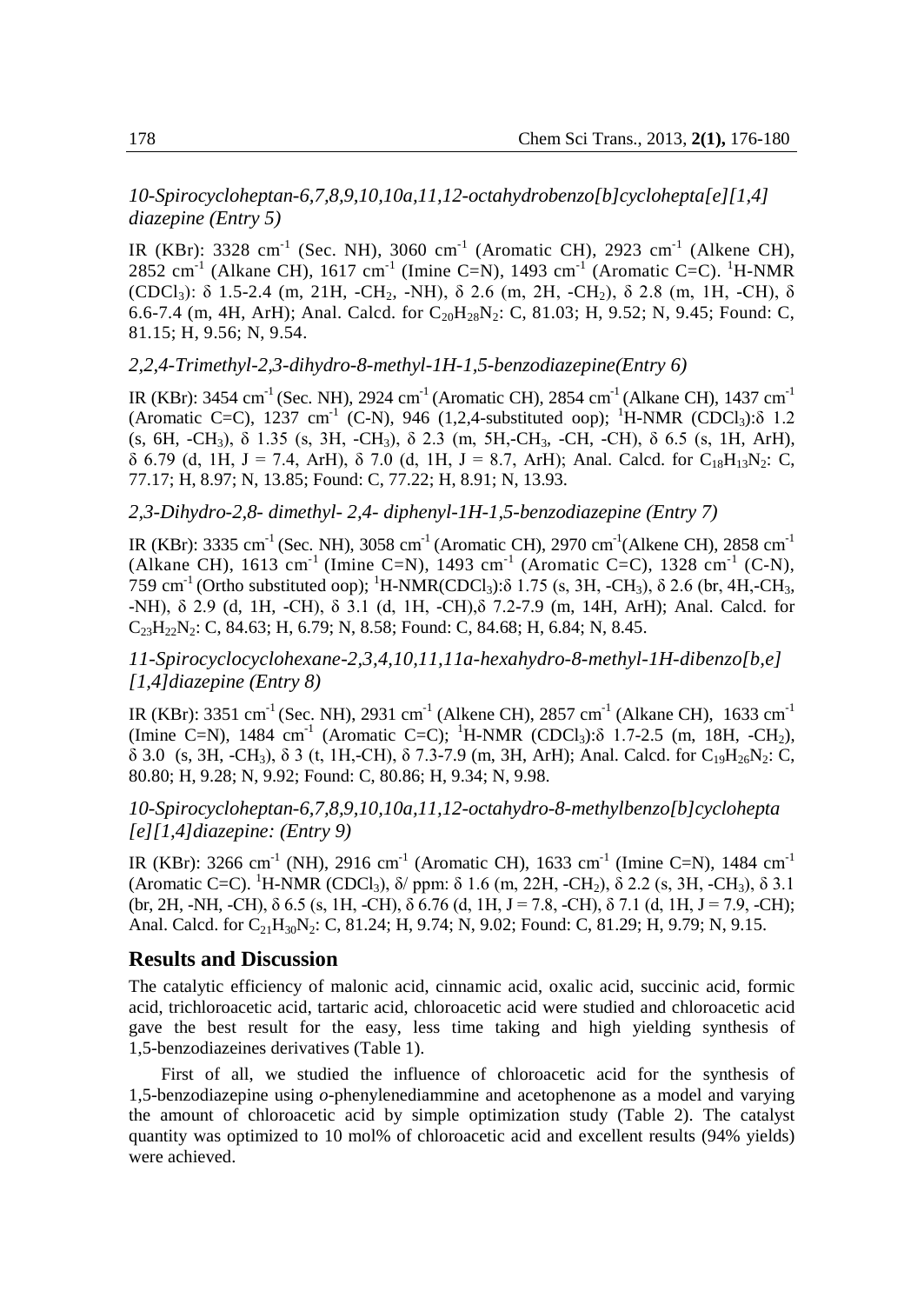| Entry          | Aliphatic Acid       | Time, h | Yield, % |
|----------------|----------------------|---------|----------|
| 1              | Malonic Acid         |         | 80       |
| $\mathfrak{D}$ | Cinnamic Acid        |         | 75       |
| 3              | Oxalic Acid          |         | 70       |
| 4              | Succinic Acid        |         | 72       |
| 5              | Formic Acid          |         | 85       |
| 6              | Trichloroacetic Acid |         | 90       |
| 7              | Tartaric Acid        |         | 60       |
| 8              | Chloroacetic Acid    |         | 94       |

**Table 1.** Reaction of *o*-phenylenediamine with acetophenone promoted by aliphatic acids in synthesis of 1,5-benzodiazepines

**Table 2.** Optimization of concentration of chloroacetic acid for the synthesis of 1,5-benzodiazepines under solvent-free condition

| Amount of catalyst mol, % | Time, h | Yield, % |
|---------------------------|---------|----------|
|                           |         |          |
| 15                        |         | 94       |
| 10                        |         | 94       |
|                           |         |          |

Various 1, 5-benzodiazepine derivatives have been synthesized from *o*-phenylenediamines and ketones using chloroacetic acid in 85-94% yields (Table 3). Diamines with electron releasing group (entry 6-9) also reacted smoothly with ketones to afford products in good yields.

**Table 3.** Condensation of *o-*phenylenediamine with various ketones catalyzed by chloroacetic acid

| Entry | R               | $R_1$                                         | $R_2$                                         | $R_3$ | $R_4$           | Yield,<br>$\%$ | Time,<br>h |         | $M.P.0C$ $M.P.lit 0C$ |
|-------|-----------------|-----------------------------------------------|-----------------------------------------------|-------|-----------------|----------------|------------|---------|-----------------------|
|       | H               | CH <sub>3</sub>                               | $C_6H_5$                                      | H     | $C_6H_5$        | 94             | 60         | 149-150 | $151 - 152^{16}$      |
| 2     | H               | CH <sub>3</sub>                               | CH <sub>3</sub>                               | Н     | CH <sub>3</sub> | 88             | 50         | 138-139 | $137 - 139^{16}$      |
| 3     | H               | CH <sub>3</sub>                               | $C_2H_5$                                      | Η     | CH <sub>3</sub> | 85             | 50         | 137-139 | $137 - 138^{16}$      |
| 4     | H               |                                               | $-CH_2$ <sub>5</sub> - $-CH_2$ <sub>5</sub> - |       |                 | 87             | 40         | 137-138 | $138 - 139^{9}$       |
| 5     | H               | $-(CH2)6 - (CH2)6$                            |                                               |       |                 | 90             | 40         | 133-134 | $136 - 139^9$         |
| 6     | CH <sub>3</sub> | CH <sub>3</sub>                               | CH <sub>3</sub>                               | Н     | CH <sub>3</sub> | 89             | 50         | 126-128 | $127 - 128^9$         |
| 7     | CH <sub>3</sub> | CH <sub>3</sub>                               | $C_6H_5$                                      | Н     | $C_6H_5$        | 87             | 60         | 91-92   | $92-93^{17}$          |
| 8     | CH <sub>3</sub> | $-CH_2$ <sub>5</sub> - $-CH_2$ <sub>5</sub> - |                                               |       |                 | 92             | 60         | 140-142 | $142 - 143^{17}$      |
| 9     | CH <sub>3</sub> | $-CH_2$ <sub>6</sub> - $-CH_2$ <sub>6</sub> - |                                               |       |                 | 85             | 60         | 121-122 | $124 - 125^{17}$      |

The proposed mechanism of the reaction (Scheme 2) involves an intramolecular imine enamine cyclization promoted by chloroacetic acid. Amine of *o-*phenylenediamine attacks carbonyl group of ketone giving the intermediate diimine **A**. A 1,3-hydrogen shift of the attached methyl group then occurs to form an isomeric enamine **B**, which cyclize to afford seven membered ring.